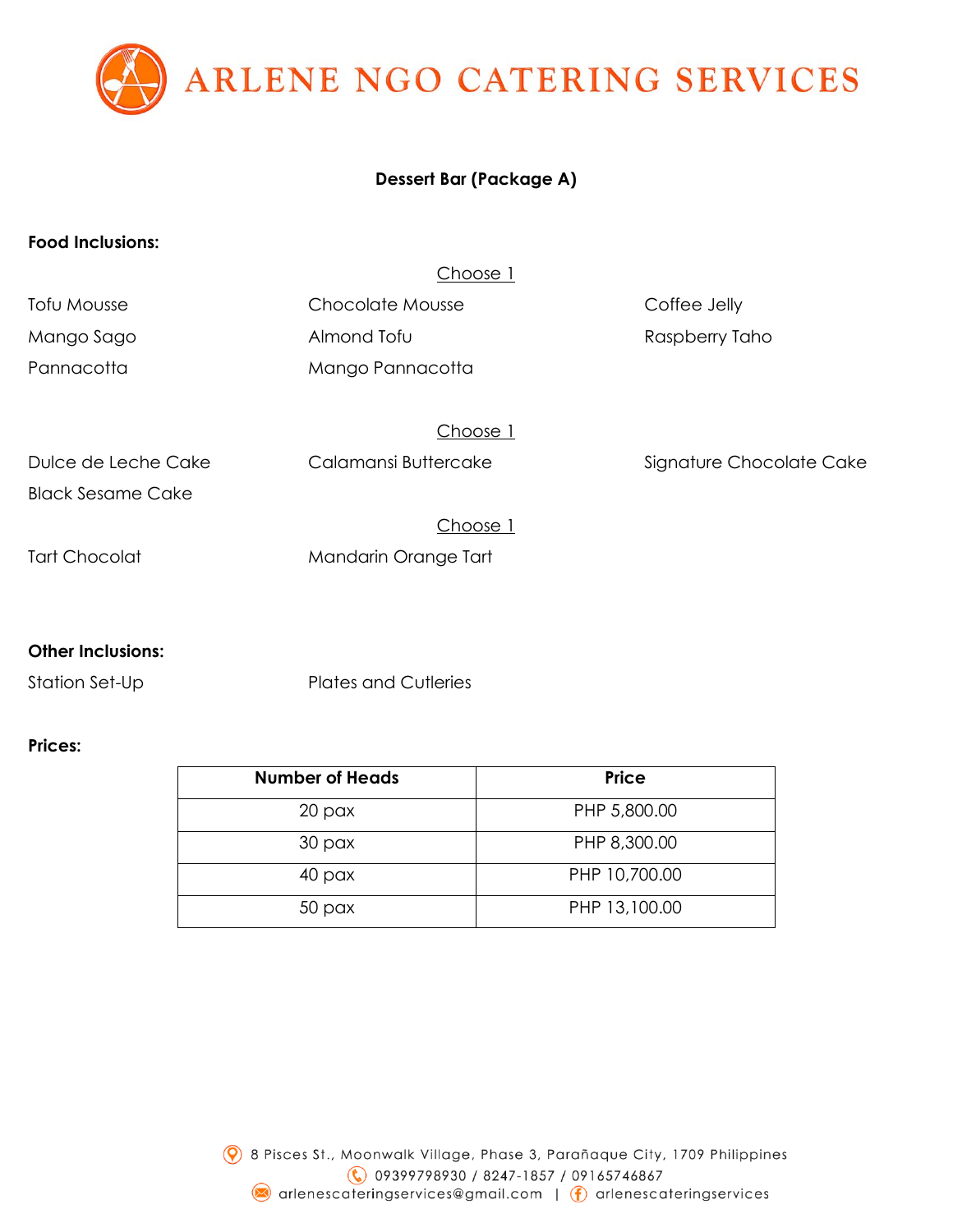

## **Dessert Bar (Package B)**

### **Food Inclusions:**

| C<br>C |  |
|--------|--|
|        |  |

| Tofu Mousse | <b>Chocolate Mousse</b> | Coffee Jelly   |
|-------------|-------------------------|----------------|
| Mango Sago  | Almond Tofu             | Raspberry Taho |
| Pannacotta  | Mango Pannacotta        |                |

Choose 1

Dulce de Leche Cake Calamansi Buttercake Signature Chocolate Cake Black Sesame Cake

Choose 1

Tart Chocolat Mandarin Orange Tart

Choose 1

| New Orleans Doughnut              | Italian Doughnut (Black Sesame)   | Italian Doughnut (Chocolate) |
|-----------------------------------|-----------------------------------|------------------------------|
| Italian Doughnut (Dulce de Leche) |                                   |                              |
| Cream Puff (Coffee)               | Cream Puff (Strawberries & Cream) | Cream Puff (Chocolate)       |

## **Other Inclusions:**

Station Set-Up Plates and Cutleries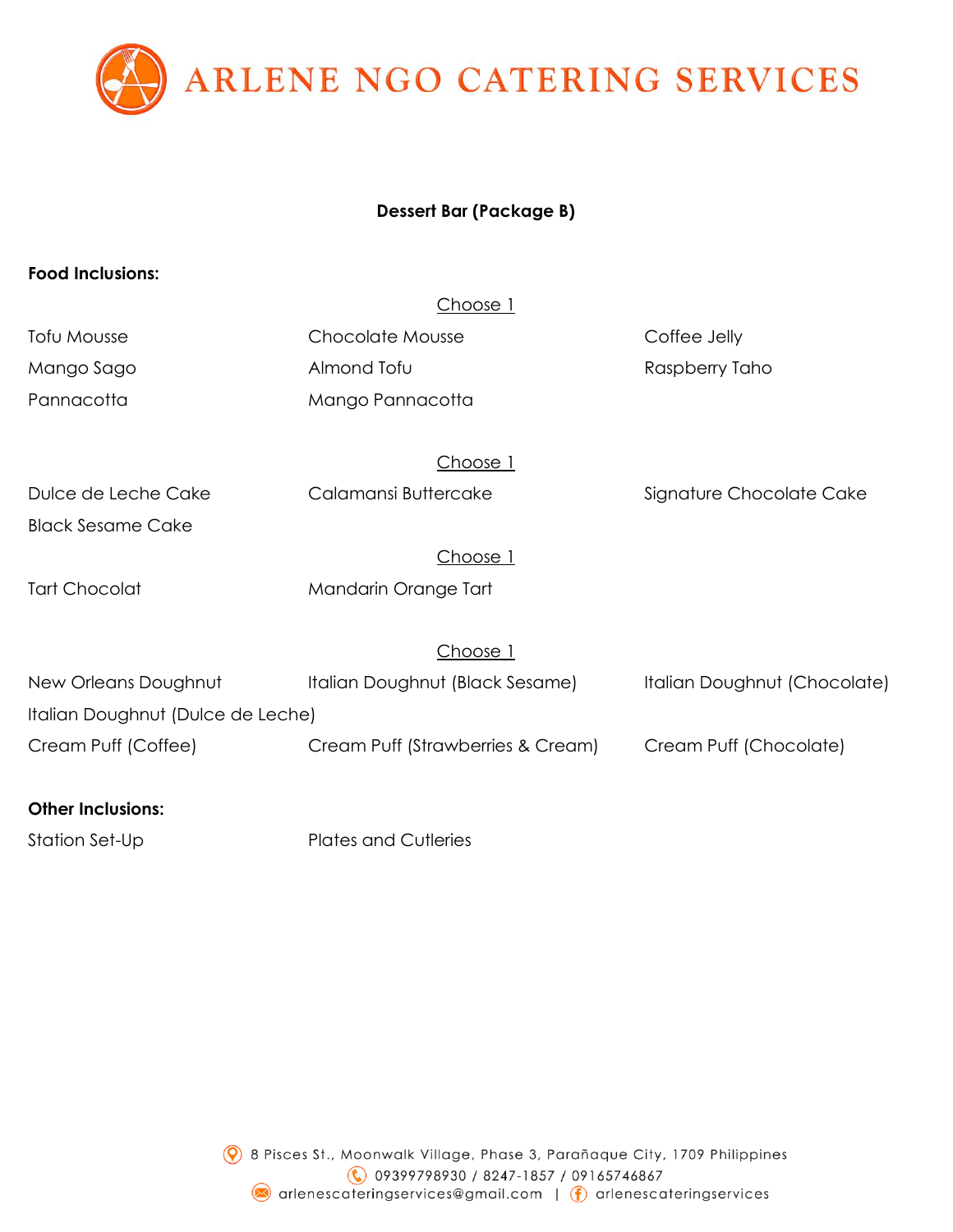

#### **Prices:**

| <b>Number of Heads</b> | <b>Price</b>  |
|------------------------|---------------|
| 20 <sub>px</sub>       | PHP 7,600.00  |
| 30 <sub>px</sub>       | PHP 10,800.00 |
| 40 pax                 | PHP 14,000.00 |
| 50 <sub>px</sub>       | PHP 17,500.00 |

2 8 Pisces St., Moonwalk Village, Phase 3, Parañaque City, 1709 Philippines € 09399798930 / 8247-1857 / 09165746867 arlenescateringservices@gmail.com | (f) arlenescateringservices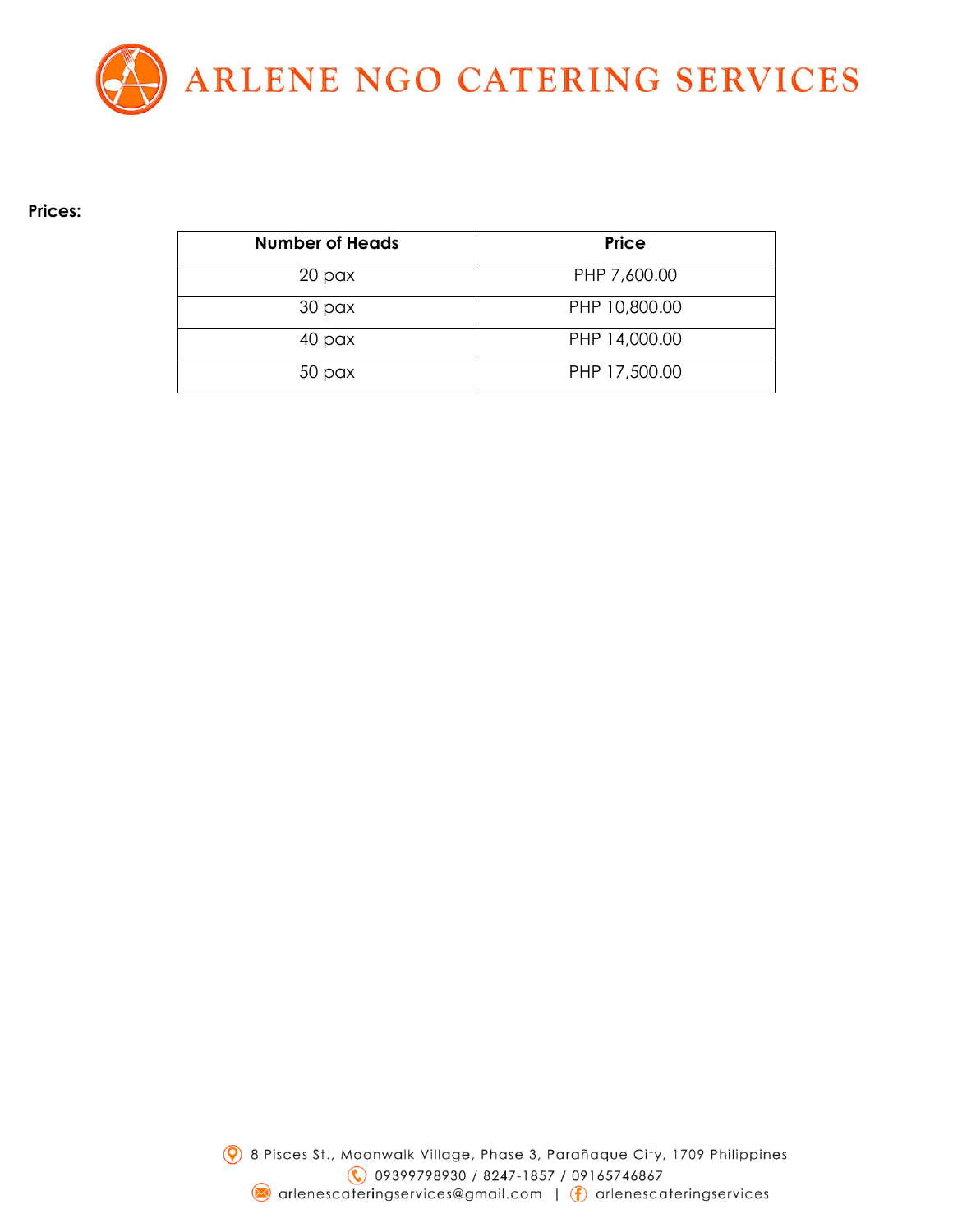

# **Dessert Bar (Package C)**

### **Food Inclusions:**

### **Churros**

|                     | Choose 1             |                          |
|---------------------|----------------------|--------------------------|
| Tofu Mousse         | Chocolate Mousse     | Coffee Jelly             |
| Mango Sago          | Almond Tofu          | Raspberry Taho           |
| Pannacotta          | Mango Pannacotta     |                          |
|                     | Choose 1             |                          |
| Dulce de Leche Cake | Calamansi Buttercake | Signature Chocolate Cake |

Black Sesame Cake

Choose 1

Tart Chocolat Mandarin Orange Tart

Choose 1

| New Orleans Doughnut | Italian Doughnut (Black Sesame) | Italian Doughnut (Chocolate) |
|----------------------|---------------------------------|------------------------------|
|                      |                                 |                              |

Italian Doughnut (Dulce de Leche)

Cream Puff (Coffee) Cream Puff (Strawberries & Cream) Cream Puff (Chocolate)

### **Other Inclusions:**

Station Set-Up Plates and Cutleries